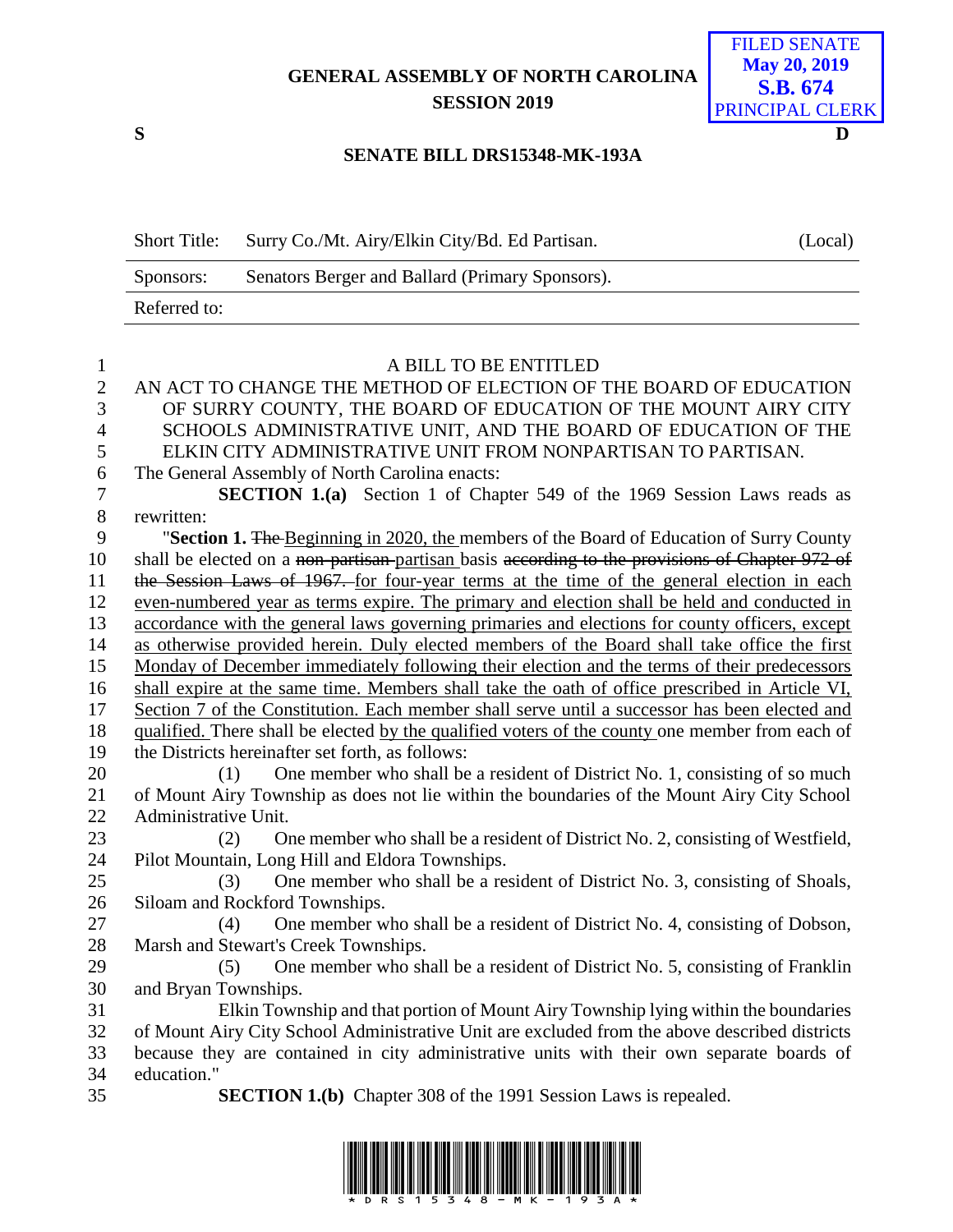# **General Assembly Of North Carolina Session 2019**

| $\mathbf{1}$   | <b>SECTION 1.(c)</b> Beginning in 2020, vacancies on the Surry County Board of                                                                                                              |
|----------------|---------------------------------------------------------------------------------------------------------------------------------------------------------------------------------------------|
| $\sqrt{2}$     | Education for seats elected on a partisan basis shall be filled by a majority vote of the remaining                                                                                         |
| 3              | members of the Board in accordance with G.S. 115C-37.1. Any person appointed to fill a vacancy                                                                                              |
| $\overline{4}$ | shall be a resident of the district for which he or she is appointed at the time of appointment and                                                                                         |
| 5              | shall remain a resident for the remainder of the term. Appointments to fill vacancies on the Surry                                                                                          |
| 6              | County Board of Education for seats elected on a nonpartisan basis in 2016 or 2018 shall be filled                                                                                          |
| 7              | in accordance with G.S. 115C-37(f).                                                                                                                                                         |
| $8\phantom{1}$ | <b>SECTION 1.(d)</b> This act does not affect the terms of office of any person elected in                                                                                                  |
| 9              | 2016 or 2018 to the Surry County Board of Education. Each member of the Surry County Board                                                                                                  |
| 10             | of Education elected in 2016 and 2018, or any member appointed to fill a vacancy for a member                                                                                               |
| 11             | elected in 2016 or 2018, shall serve until a successor has been elected and qualified.                                                                                                      |
| 12             | <b>SECTION 2.(a)</b> Section 6 of the Private Laws of 1895, as rewritten by Chapter 475                                                                                                     |
| 13             | of the 1955 Session Laws and Chapter 672 of the 1995 Session Laws, reads as rewritten:                                                                                                      |
| 14             | "Sec. 6. (a) Beginning with the general election to be held in November 4996, 2020, the                                                                                                     |
| 15             | Board of Education of the Mount Airy City Schools Administrative Unit shall be elected on a                                                                                                 |
| 16             | nonpartisan plurality basis in accordance with G.S. 163-292 partisan basis in each                                                                                                          |
| 17             | even-numbered year as terms expire with all candidates being elected by vote of all the qualified                                                                                           |
| 18             | voters within the Mount Airy City Schools Administrative Unit. The primary and election shall                                                                                               |
| 19             | be held and conducted in accordance with the general laws governing primaries and elections for                                                                                             |
| 20             | county officers, except as otherwise provided herein.                                                                                                                                       |
| 21             | The Board of Education shall consist of seven members who shall reside within the<br>(b)                                                                                                    |
| 22             | Mount Airy City Schools Administrative Unit, elected as follows:                                                                                                                            |
| 23             | Two members from District A, which consists of Mount Airy #1.<br>(1)                                                                                                                        |
| 24             | Two members from District B, which consists of Mount Airy #2.<br>(2)                                                                                                                        |
| 25             | One member from District C, which consists of Mount Airy #4 and Mount<br>(3)                                                                                                                |
| 26             | Airy $#5$ .                                                                                                                                                                                 |
| 27             | One member from District D, which consists of Mount Airy #6 and Mount<br>(4)                                                                                                                |
| 28             | Airy #7.                                                                                                                                                                                    |
| 29             | (5)<br>One member at-large.                                                                                                                                                                 |
| 30             | At the initial election in November 1996, one member shall be elected from each<br>(c)                                                                                                      |
| 31             | district and one at-large as provided in this subsection. These five elected members shall take                                                                                             |
| 32             | office at the first regular meeting of the Board of Education in December 1996. The terms of                                                                                                |
| 33<br>34       | office of the five current members of the Board of Education whose terms expire on or before                                                                                                |
| 35             | June 30, 1997, shall instead terminate at the commencement of that meeting, except that as to<br>those current Board of Education members whose terms expire on June 30, 1996, the Board of |
| 36             | Commissioners of the City of Mount Airy may appoint successors to serve from July 1, 1996,                                                                                                  |
| 37             | until the first regular meeting in December 1996, or it may allow either or both of those members                                                                                           |
| 38             | to hold over until their successors are elected and qualify. One member each shall be elected in                                                                                            |
| 39             | 1996 and quadrennially thereafter from Districts A, B, C, and D for four-year terms. The member                                                                                             |
| 40             | elected in 1996 on an at-large basis shall be elected for a two-year term, and a successor shall be                                                                                         |
| 41             | elected in 1998 and quadrennially thereafter for a four-year term.                                                                                                                          |
| 42             | One member each shall be elected in 1998 and quadrennially thereafter from District<br>(d)                                                                                                  |
| 43             | A and B for four-year terms to replace the members whose terms currently expire in 1998. The                                                                                                |
| 44             | Board of Commissioners of the City of Mount Airy may appoint successors to serve from July                                                                                                  |
| 45             | 1, 1998, until the first regular meeting in December 1998 or it may allow either or both of those                                                                                           |
| 46             | members to hold over until their successors are elected and qualify.                                                                                                                        |
| 47             | Duly elected members of the Board of Education shall take office the first Monday of<br>(e)                                                                                                 |
| 48             | December immediately following their election and the terms of their predecessors shall expire                                                                                              |
| 49             | at the same time. Members shall take the oath of office prescribed in Article VI, Section 7 of the                                                                                          |
|                |                                                                                                                                                                                             |

Constitution. Each member shall serve until a successor has been elected and qualified.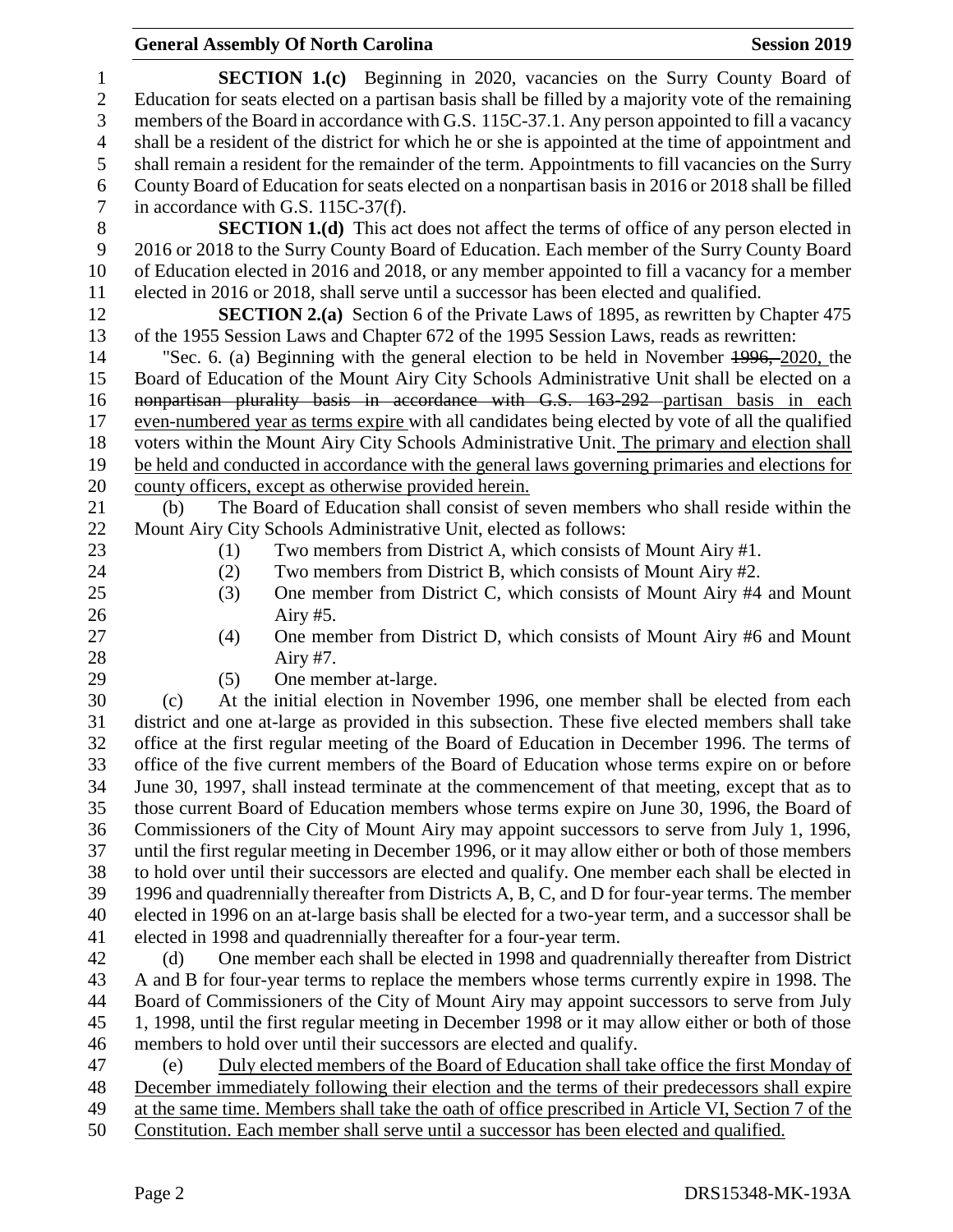## **General Assembly Of North Carolina Session 2019 Session 2019**

 At the first regular meeting in December after each election, the Board of Education shall elect from its membership a Chairman chair to serve a two-year term. (f) Any vacancies on the Board of Education shall be filled for the remainder of the unexpired term by majority vote of the remaining members of the Board of Education. Beginning with members elected to the Board of Education in 2020, if the vacating member was elected as the nominee of a political party, then the Board of Education shall consult with the county executive committee of that party and appoint the person recommended by that party executive committee, if the party executive committee (i) makes a recommendation within 30 days of the occurrence of the vacancy and (ii) the county executive committee restricted voting to committee members who represent precincts all or part of which were within the territory of the city administrative unit. Any person appointed to fill a vacancy for a district seat shall be a resident of the district for which he or she is appointed at the time of appointment and shall remain a resident for the remainder of the term. (g) Candidates shall file notice of candidacy not earlier than 12:00 noon on the first Friday in July (except that if that day is a holiday, then not earlier than 12:00 noon on the next Monday) 16 and not later than 12:00 noon on the first Friday in August of the year of election." **SECTION 2.(b)** This act does not affect the terms of office of any person elected in 2016 or 2018 to the Board of Education of the Mount Airy City Schools Administrative Unit. Each member of the Board of Education of the Mount Airy City Schools Administrative Unit elected in 2016 and 2018, or any member appointed to fill a vacancy for a member elected in 2016 or 2018, shall serve until a successor has been elected and qualified. **SECTION 3.(a)** Section 4 of Chapter 455 of the 1947 Session Laws, as rewritten by Section 3 of Chapter 284 of the 1973 Session Laws and Section 1 of Chapter 1258 of the 1973 Session Laws, reads as rewritten: "(a) The Beginning in 2020, the members of the Board of Education of the Elkin City 26 Administrative Unit shall be elected on a nonpartisan plurality-partisan basis in even-numbered 27 years as terms expire on the same day that regular general elections are held. Candidates for the Board shall file for office on or before the fourteenth Monday preceding the date on which the 29 general election shall be held and shall pay a filing fee of five dollars (\$5.00). The primary and election shall be held and conducted in accordance with the general laws governing primaries and elections for county officers, except as otherwise provided herein. (b) The first election under this act shall be held in November of 1974 at which time all members of the Board shall be elected. Of the three at-large members elected in 1974 from inside the corporate limits of the City of Elkin, the two receiving the highest number of votes shall serve a four-year term and the person receiving the next highest number of votes shall serve a two-year term. The person elected in 1974 from the area within the Elkin School District to the west of Interstate 77 and outside the corporate limits of the City of Elkin shall serve for a four-year term. The person elected in 1974 from the area within the Elkin School District to the east of Interstate 77 and outside the corporate limits of the City of Elkin shall serve a two-year term. Thereafter as the terms expire, successors shall be elected for terms of four years. Those persons who shall be elected to the Board must qualify by taking the oath of office on or before the first Monday in 42 December next succeeding their election. election, and the terms of their predecessors shall expire at the same time. Each member shall serve until a successor has been elected and qualified. (c) Those persons appointed to the Board to fill a vacancy shall qualify within thirty days of notification. At the first meeting of the Board following the taking the oath of office by Board members, a Chairman chair shall be chosen by and from the membership of the Board. Any vacancy occurring in the membership of the Board for any reason shall be filled by a majority 48 vote of the remaining members of the Board within thirty days after such vacancy occurs. Board. Beginning with members elected to the Board in 2020, if the vacating member was elected as the nominee of a political party, then the Board shall consult with the county executive committee of that party and appoint the person recommended by that party executive committee, if the party